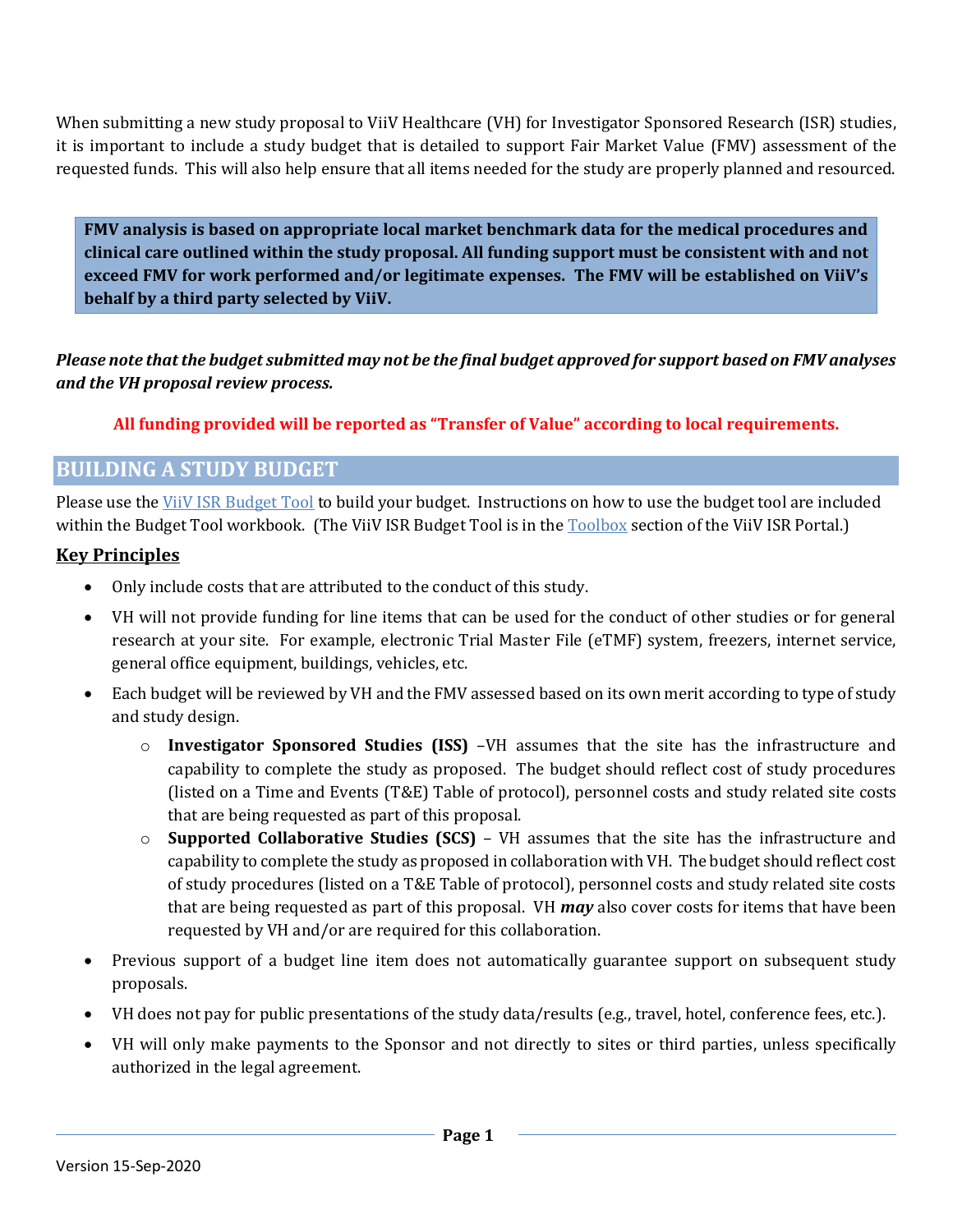# **Budget Workbook**

The Budget Workbook is an Excel application that facilitates the collection of budget information in a way that will facilitate the review by VH and the FMV analysis.

# **Instruction Tab**

The instruction tab will provide high level instructions about the use of the workbook and is for reference only. No information should be entered on this worksheet.

## **Study Information Tab**

This tab provides the basic information about your proposal. Provide all the information as it is applicable to your proposal. (Note: There will an "N/A" option available to indicate if the answer to the question is not applicable.)

## **Planned Costs Tab**

# **Currency (For FMV Analysis)**

Select one of the 5 types of currency listed on the drop down (US Dollars, British Pounds, Euros, Australian dollars and Japanese Yen), to simplify the review and FMV analysis. If your proposal is approved, your legal agreement will reflect the correct country currency.

# **Currency (For Contract Payments)**

Indicate the currency that you will need your contract payments listed in. VH will contact you during the review process if there is a potential issue with the currency type you provide for the contract. If your proposal is approved, your contract (legal agreement) will reflect the correct country currency.

#### **Countries Involved in the Study**

Include all countries that will be participating in the study, including the Sponsor Country (if Sponsor Country will not have Subjects or Sites, please enter "0" in the % Subjects and # Sites). There is an "optional" site name column that can be used to designate a site within the country that may have a different overhead rate.

#### **Overhead**

Your site may require overhead fees be included in support of your study. If sites within the same country have different overhead rates, use the "Site" identifier column. Overhead percentage is an indirect cost that may be charged in addition to patient-related procedures (e.g., medical procedures (e.g., x-ray), non-medical procedures (e.g., obtaining informed consent)), and personnel costs (e.g. physician time, nurse time, study coordinator time). The cost often covers indirect services such as heating, lighting, internet services, and use of general office equipment and administrative functions (these details do not need to be itemized; the overhead percentage rate is all that is needed).

#### **Any rate requested above 25% will require additional information.**

#### **% of Subjects**

Provide the planned % of Subjects that will be enrolled in each country. This estimate will be used in the FMV analysis. Additionally, the workbook will auto calculate a balanced overhead based on planned patient distribution for procedures if no specific country is identified.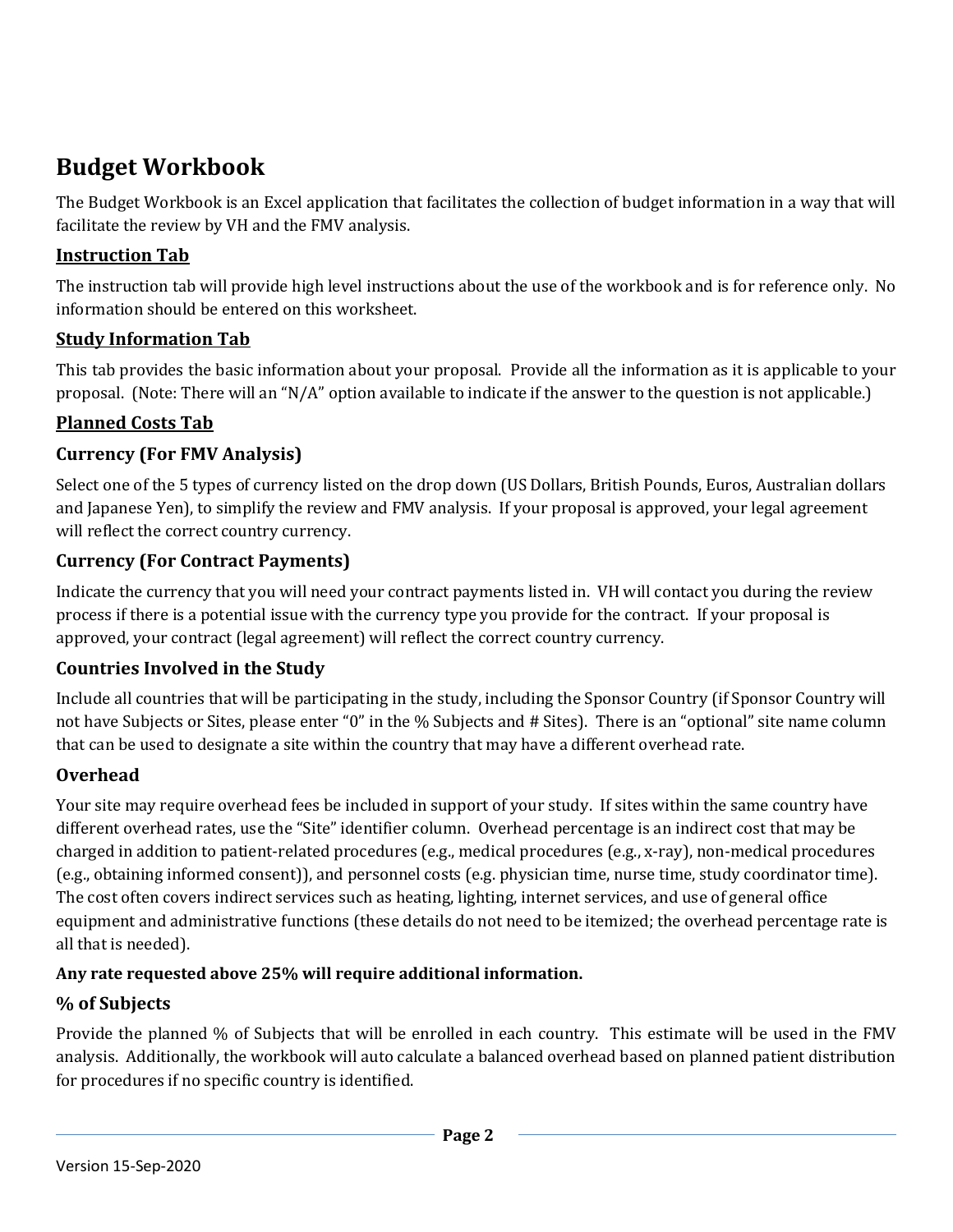#### **Number of Sites**

Provide the number of sites planned in each country. This estimate will be used in the FMV analysis.

#### **Personnel Costs**

Identify the type of personnel costs requested for this proposal using the Selection list in the budget tool to pick an appropriate description.

The costs can be provided as an hourly or annual salary rate.

If you are unable to locate the appropriate staff member Description provided list, you may add your own description in the budget tool. Please provide supporting information such as title, education level/degrees and years of experience to help VH understand the staff description correctly.

**Do not** include fringe benefits costs in the hourly or salary rates. VH **will not** cover these costs.

Fringe benefits include, but are not limited to:

- o Medical Insurance
- o Disability Insurance
- o Health Savings Accounts (HSA)
- o Malpractice Insurance
- o Education Tuition Assistance
- o Vacation / Holiday Time
- o Commuter benefits
- o Any benefits provided by the employer to the employee

The country specific overhead rate will apply to each staff member line using the country overhead rate entered in the budget tool.

#### **Protocol Procedure Costs**

Provide the procedures and costs requested for this proposal using the Selection list in the budget tool.

If you are unable to locate the procedure in the Description list, you will be provided a section to add your own procedure description. Please provide sufficient detail about the procedure, including name, time to complete, supplies needed and any other information that will clarify your request and support the appropriate FMV analysis.

#### **Tips for completing this section:**

Only include procedures that pertain to the patient, assay, sample or chart in this section. Do not include personnel time or data entry time, this should be included on the Personnel Cost section of the budget.

Break down the procedures in as much detail as possible using the Selection list in the budget tool.

The quantity should be the number of times the procedure will be executed for the entire study. *Examples: (a) If a questionnaire will be used for all patients as part of screening and then again for all enrolled patients at the end of the study, the quantity will be the number of planned screened patients + the number of planned enrolled patients. (b) If a test will be completed at each visit then the quantity will be the number of planned enrolled patients X number of visits.*

For the Country information – If a procedure will only be used in 1 country then the overhead rate for that country will be applied to the cost. If the test is not unique to one country than the overhead will be calculated by splitting and applying the % of subjects in each country with subjects to calculate the blended overhead.